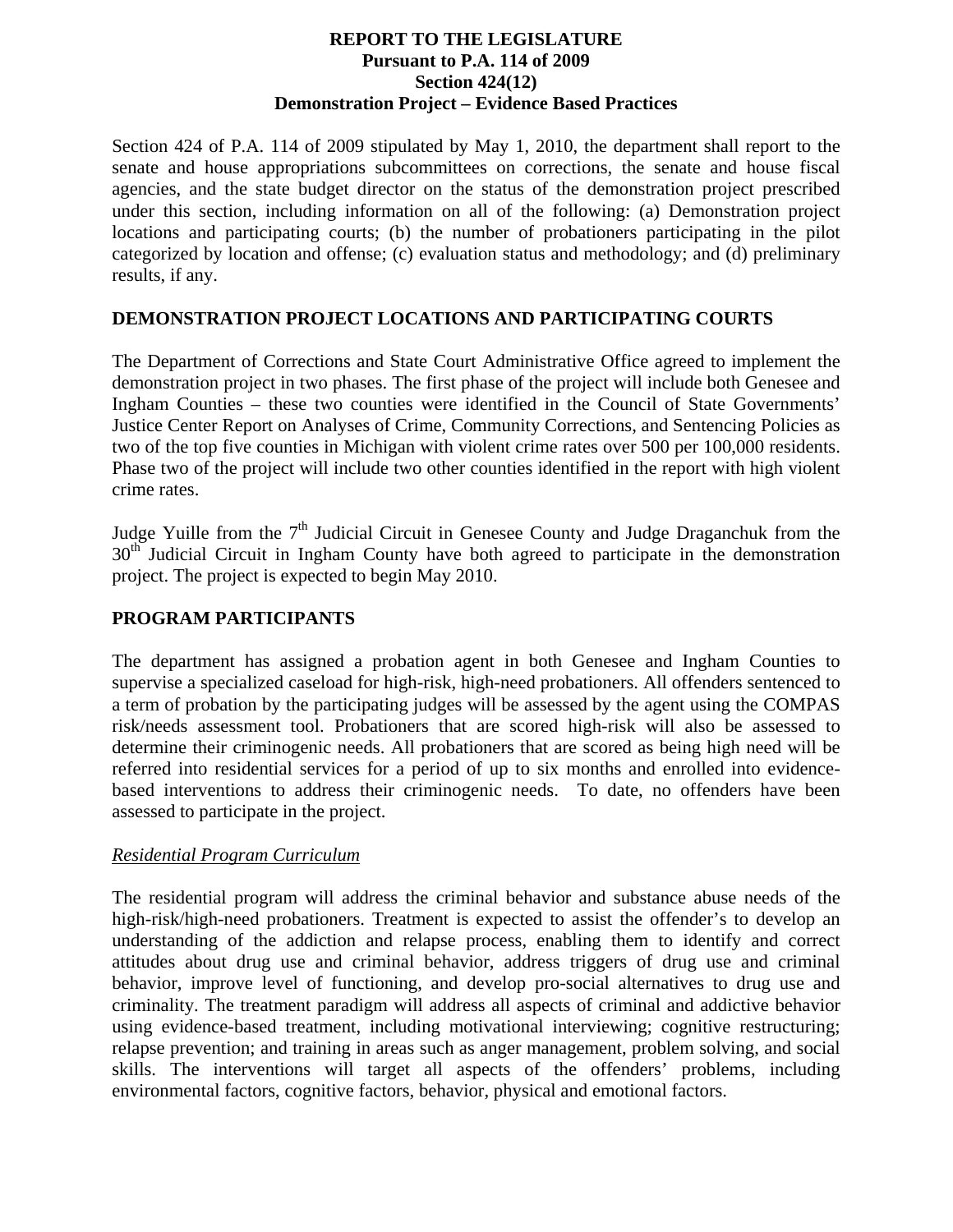The goal is to place these offenders in a residential program designed to restrict their movements to only pro-social activities and to provide a cognitive restructuring therapeutic (CBT) intervention. For this program, the department has selected the Hazelden *A New Direction* program as the CBT curriculum to be delivered. As it is likely the thinking errors that lead to anti-social behaviors for these populations are deeply ingrained, the residential stay will last up to 180 days.

## *Training*

Criminal justice stakeholders, including the participating county judges, prosecutors, defense attorneys and probation agents were invited to attend a Felony Sentencing Seminar sponsored by the Michigan Supreme Court - Michigan Judicial Institute held on March 30, 2010.

The seminar offered two presentations: Dr. Timothy Brennan, Ph.D and Vice President of Northpointe Institute for Public Management reviewed the science supporting evidence-based instrument (i.e., COMPAS) and mechanics of using the risk and needs assessment instrument for criminal justice practitioners who must make decisions regarding community placement, supervision, treatment, and case management. The Honorable Roger K. Warren, Sacramento Supreme Court Judge (retired) provided the second presentation and reviewed the research data on evidence-based practices and discussed how its application can be incorporated into Michigan sentencing process to reduce offender recidivism in appropriate cases.

Probation agents assigned to the demonstration project have received training in collaborative case management and will be trained on issues of substance abuse, motivational interviewing, mental health and drug testing.

# **EVALUATION STATUS AND METHODOLOGY**

The strongest evaluation model would utilize random assignment of offenders meeting pilot project criteria to assign subjects to treatment and control groups. This method would produce the most valid and reliable estimates of program impact. However, because it is anticipated that all offenders assessed as high risk and high need will be referred to residential placement and intensive interventions, such random assignment will not be possible.

Therefore, the impact evaluation will need to utilize quasi-experimental methods to estimate program impacts. Those methods could include several possible approaches:

- Matched comparison groups selected from either the pilot sites, other counties or both
- Statistical matching, including calculation of propensity scores and matching on those results
- Pre and post pilot comparisons both within the pilot sites and across comparison sites. Those comparisons could employ multiple techniques include difference-of-difference, statistical controls, etc.

The evaluation will include process assessment to determine the extent to which (at a minimum) offenders were assessed for risk and needs, the extent to which treatment and other interventions